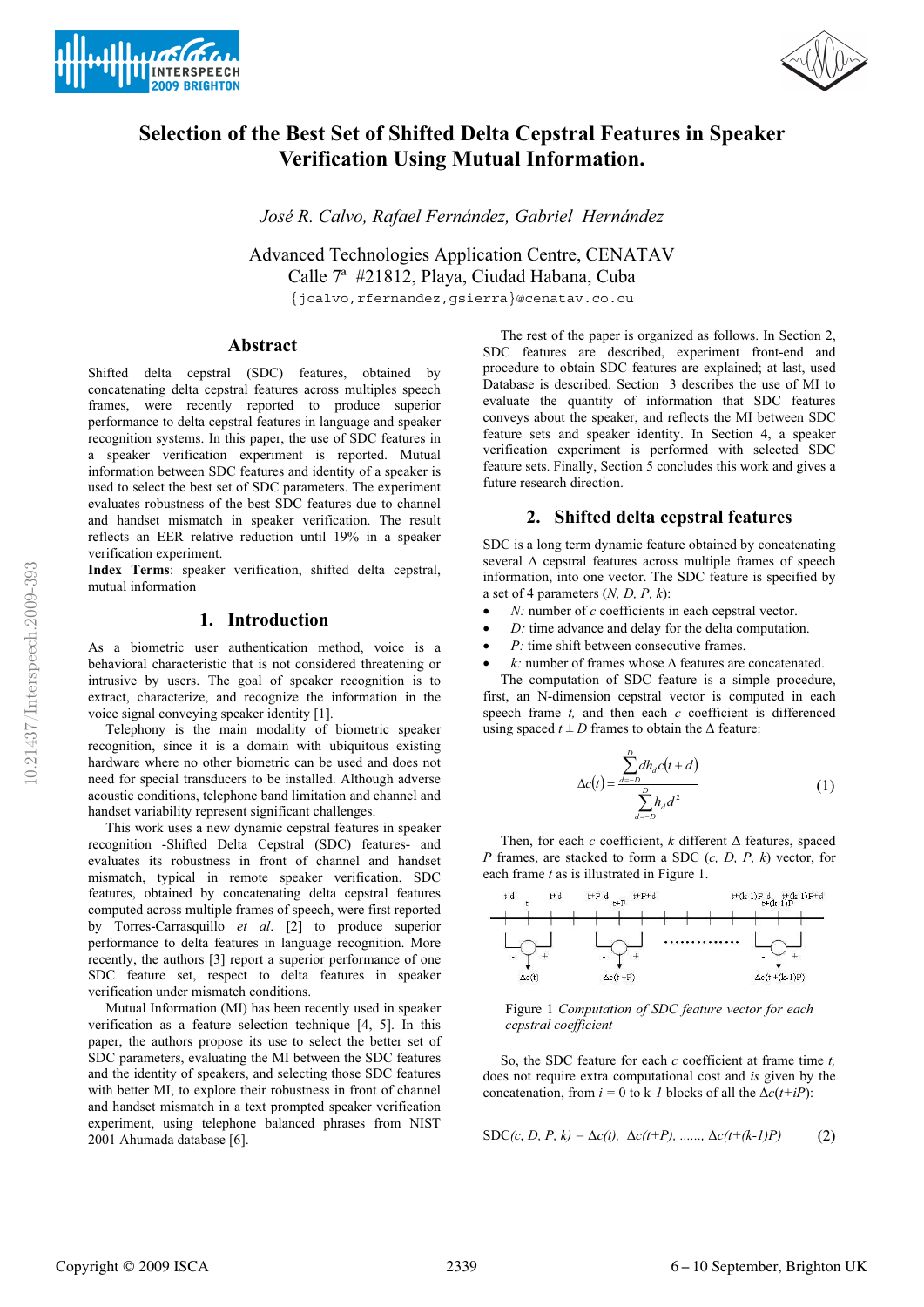## **2.1 Combinations of SDC parameters**

SDC computation is controlled by four parameters *(N, D, P, k),* each one has its influence in the vector dimensionality, computational cost and pseudo-prosodic behavior of the SDC:

- -*N*: establish the number of c cepstral coefficients in each cepstral vector; in conjunction with  $k$ , determine the vector dimensionality.
- - *D:* time advance and delay for the delta computation in the equation 1, determine the time width of the generalized spectral slope and the computational cost.
- - *P*: time shift between consecutive frames, establish, in conjunction with *D*, the overlapped number of frames of SDC vector, as *D* increases, is necessary a greater value of *P* to avoid the overlap of the frames. It doesn't affect the computational cost or the vector dimensionality.
- -•  $k$ : number of frames whose  $\Delta$  features are concatenated to form the SDC vector; determine the pseudo-prosodic behavior of the SDC feature, and in conjunction con *N*, the dimensionality of the vector. It doesn't affect the computational cost.

#### **2.2 Front end processing**

All speech material is quantized at 16 bits, at 8000 Hz sample rate; it is pre-emphasized with a factor of 0.97, and an energy based silence removal scheme is used. 12 MFCC +  $\Delta$  vectors are obtained every 20 ms; CMV normalization is applied to reduce the influence of mismatch between training and testing acoustic conditions in a telephone environment.

To obtain the  $\Delta$  feature, equation 1 is used with  $h_d = 1$ . The SDC *(12, P, D, k)* feature vectors are obtained by the concatenation of  $\Delta$  features, as explained above. So, the dimensionality of the MFCC  $+ \Delta$  vector will be 24, and the dimensionality of SDC vector will be determined by *kN*, being 24, 36 and 48 for *k* = 2, 3 and 4, respectively.

- The feature vectors, evaluated in the experiment were:
- -• MFCC +  $\triangle$  vectors with  $d=2$  *and* 3, as a baseline.
- - SDC*(12, P, D, k)* vectors with a combination of :
	- o *P=1, 2, 3, 4, and 5*
	- o *D= 2 and 3*
	- o *k=2, 3, and 4*

#### **2.3 Ahumada database**

To evaluate the MI of the SDC features and its performance in front of handset and channel mismatch in speaker verification, NIST2001 Ahumada database was used [6]. Phonologically and syllabically balanced phrases, of 8 to 10 word length each, were used as the speech sample set. Telephone sessions T1 and T3 were used to guarantee a real evaluation of SDC features in front to channel and handset mismatch. In each telephone sessions, conventional telephone line was used.

#### **3. Mutual information**

Mutual Information *(MI)* between two discrete random variables *Y* and *X* is denoted as:

$$
MI(X;Y) = H(X) - H(X/Y)
$$
 (3)

where  $H(X)$  is the unconditional entropy of *X* and  $H(X/Y)$  is the mean conditional entropy of *X* given *Y* [7]. *MI* measures how much knowing one of the variables reduces the uncertainty about the other.

 In speaker recognition, a speech waveform generated for a speaker *S* is used to determine his/her identity: for each frame of speech, an independent feature vector  $x_i$  is obtained using some feature extraction method, the feature vector sequence  $X = \{x_1, x_2, x_3, \ldots, x_T\}$  is fed to a classifier to obtain a model  $\lambda_X$ , which classifies the speaker *S*. *MI* between a speaker *S* – represented by  $\lambda_X$  – and a feature vector *X*, obtained from his/her speech, measures how much knowing of *X* reduces the uncertainty about the identity of the speaker *S*:

$$
MI(S; X) = H(S) - H(S / X)
$$
 (4)

Where the unconditional entropy of the speaker set is:

$$
H(S) = -\sum_{S} p(S) \log p(S) \tag{5}
$$

if  $p(S) = 1/N$  then  $H(S) = log N$ .

 The mean conditional entropy of the speaker set due all feature vectors is:

$$
H(S/X) = -\sum_{i=1}^{N} p(X_i) \sum_{S} p(S/X_i) \log p(S/X_i)
$$
 (6)

 The unconditional entropy of the speaker set (equation 5) depends only on the classes *S* and does not depend on the feature vector *X,* providing an upper bound of the mutual information *MI* (*S*; *X*). The mean conditional entropy of the speaker set *S* due the feature vector *X* (equation 6) can be interpreted as the decrease in the uncertainty of the speaker's identity; with a higher dependence between *X* and *S*, the knowing of *X* reduces the uncertainty about the identity of the speaker *S*, so  $H(S/X) \rightarrow 0$ , and there is a higher certainty in classifying a speaker given its feature vector, and *MI(S;X)*   $\rightarrow$ *H(S)*.

#### **3.1 The conditional probability density function.**

To obtain a good representation of the conditional *pdf* of the speaker *S* given the correspondent feature vector *X,* the use of a well known Gaussian Mixture Modeling (GMM) [8] is proposed. For a set of *N* known speakers *S* modeled by their GMMs  $\lambda_1$ ,  $\lambda_2$ .... $\lambda_N$ , the *a posteriori probability* of classify each known speaker  $\lambda_k$ , due an unknown feature vector *X* is:

$$
p(\lambda_k | X) = \frac{p(X | \lambda_k)}{p(X)} p(\lambda_k)
$$
 (7)

 This paper evaluates the *MI* between the identity of each speaker  $\lambda_k$  and the MFCC +  $\Delta$  and SDC feature vector *X*, obtained from his respective speech, using a speaker recognition experiment. In order to obtain the maximum conditional *pdf* of each speaker  $\lambda_k$ , the train vectors sequence *X* used to classify the speaker, must be the same used as test vectors sequence. It insures minimum uncertainty of *S* due *X,* and minimum conditional entropy  $H(S/X)$ , so  $MI(S;X) \rightarrow H(S)$ .

#### **3.2 Mutual Information of feature vectors.**

Samples were obtained from a set of 50 speakers in session T1, concatenating the ten balanced phrases of each one of them, obtaining speech samples of about 40 sec. each. MFCC  $+ \Delta$  and SDC feature vectors were obtained as explained in section 2.2 and were used to obtain GMMs  $\lambda_k$  models for each speaker. With the same MFCC +  $\Delta$  and SDC vectors, now used as test vectors, were obtained the respective conditional *pdf* (equation 7) of occurrence of each speaker.

 For each one of the feature vectors mentioned in section 2.2, a matrix of 50 models  $\lambda_k$  versus 50 unknown vectors  $X_i$ was obtained, each one of the elements of the matrix contains the conditional  $pdf$  of each speaker  $S_k$  respect to each feature vector sequence *Xi* as shown in Table 1*.*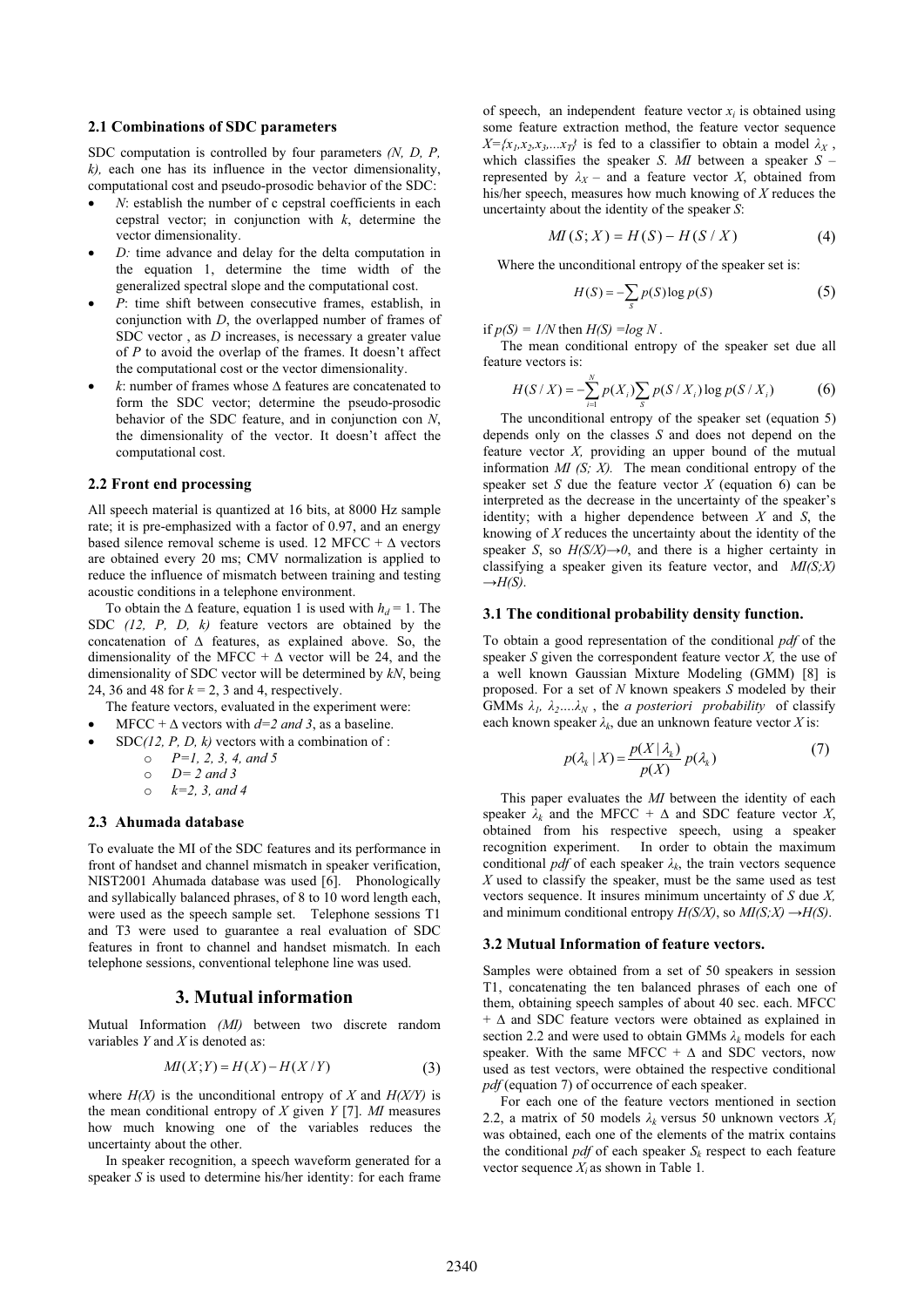| <b>Spkr</b>    | Model          | $X_I$        | χ,                              | $\cdots$ | $\cdots$ | $\cdots$ | $X_{50}$           |
|----------------|----------------|--------------|---------------------------------|----------|----------|----------|--------------------|
| $S_I$          | $\lambda_I$    | $p(S_I/X_I)$ | $p(S_1/X_2)$                    |          |          |          | $p(S_1/X_{50})$    |
| S <sub>2</sub> | $\lambda$      | $p(S_2/X_1)$ | $p(S_2/X_2)$                    |          |          |          | $p(S_2/X_{50})$    |
|                | $\cdots$       |              |                                 |          |          |          |                    |
| $\cdots$       |                |              |                                 |          |          |          |                    |
|                | $\cdots$       |              |                                 |          |          |          |                    |
| $S_{50}$       | $\lambda_{50}$ |              | $p(S_{50}/X_1)$ $p(S_{50}/X_2)$ |          |          |          | $p(S_{50}/X_{50})$ |

 The mean conditional entropy *H(S/X)* of the 50 speakers due the vectors  $X_i$  was obtained evaluating equation 6 for columns in table 1. Considering a normal distribution of occurrence of each feature vector, then  $p(X_i) = 1/50$ .

 The evaluation of the *MI* (equation 4) for each feature vector mentioned in section 2.2, is shown in Table 2, noting that the parameter  $k=1$  represents the MFCC +  $\Delta$  vector. Taking into account that each speaker *S* is randomly selected with uniform probability from a set of 50 speakers, so  $p(S)$ =  $1/50 \rightarrow H(S) = log 50 = 3.91$ .

Table 2*. Evaluation of Mutual Information of SDC feature vectors for each combinations of D, P and k.* 

| D       |      |      |      |      |      |      |      |      |
|---------|------|------|------|------|------|------|------|------|
| k       |      | 2    |      | 4    |      | 2    | 3    |      |
| $P=1$   | 0.48 | 0.27 | 0.62 | 1.17 | 0.54 | 0.44 | 0.87 | 1.43 |
| $P=2$   | 0.48 | 0.26 | 0.61 | 1.03 | 0.54 | 0.37 | 0.93 | 1.56 |
| $P = 3$ | 0.48 | 0.28 | 0.61 | 0.99 | 0.54 | 0.40 | 0.84 | 1.41 |
| $P=4$   | 0.48 | 0.27 | 0.54 | 0.85 | 0.54 | 0.40 | 0.84 | 1.31 |
| $P = 5$ | 0.48 | 0.24 | 0.45 | 0.65 | 0.54 | 0.39 | 0.84 | 1.24 |

These previous results reflect that:

- - *MI* is directly correlated with the width of *D* and the number  $k$  of concatenated  $\Delta$  frames.
- - SDC feature vectors with *k=2* present worst MI than correspondent MFCC +  $\Delta$  feature vectors.
- - SDC feature vectors with combinations *(12,2,P,3), (12,2,P,4), (12,3,P,3), and (12,3,P,4)* has better *MI* than correspondent MFCC +  $\Delta$  feature vectors.

 Last conclusion carries us to select these SDC vectors for their evaluation in a speaker verification experiment.

# **4. Speaker verification experiment**

An evaluation of previous results was done in a speaker verification experiment using a GMM/UBM classifier [9], trained and tested with the ten balanced phrases. As models of experiment, previous models  $\lambda_k$  were used. To evaluate the performance of MFCC  $+ \Delta$  and selected SDC feature vectors in front of channel/handset mismatch, test samples were obtained now from each one of the ten phrases of the speakers, but in session T3 (about 4 sec. of speech each). All 50 speakers were used as targets for their corresponding models and as impostors for the rest of models, so were obtained 500 target and 24500 impostors. Ten balanced phrases of other 50 speakers in session T1 were used to train the UBM.

This experiment was done with MFCC +  $\Delta$  feature vectors with  $D = 2$  and 3 as baseline, and SDC feature vectors with parameter combinations *(12,2,P,3), (12,2,P,4), (12,3,P,3) and (12,3,P,4).* An experiment using SDC vectors with  $k=2$  was done with bad EER results, compared with MFCC  $+ \Delta$  vector baseline, so, it was discarded in this paper.

 Evaluation of the speaker verification results was performed using DET curve [10], shown in Fig. 2, 3, 4 and 5 respectively:



**Figure 2.** S*peaker verification with SDC (12,2,P,3)*



**Figure 3.** S*peaker verification with SDC (12,2,P,4)*



**Figure 4.** S*peaker verification with SDC (12,3,P,3)*